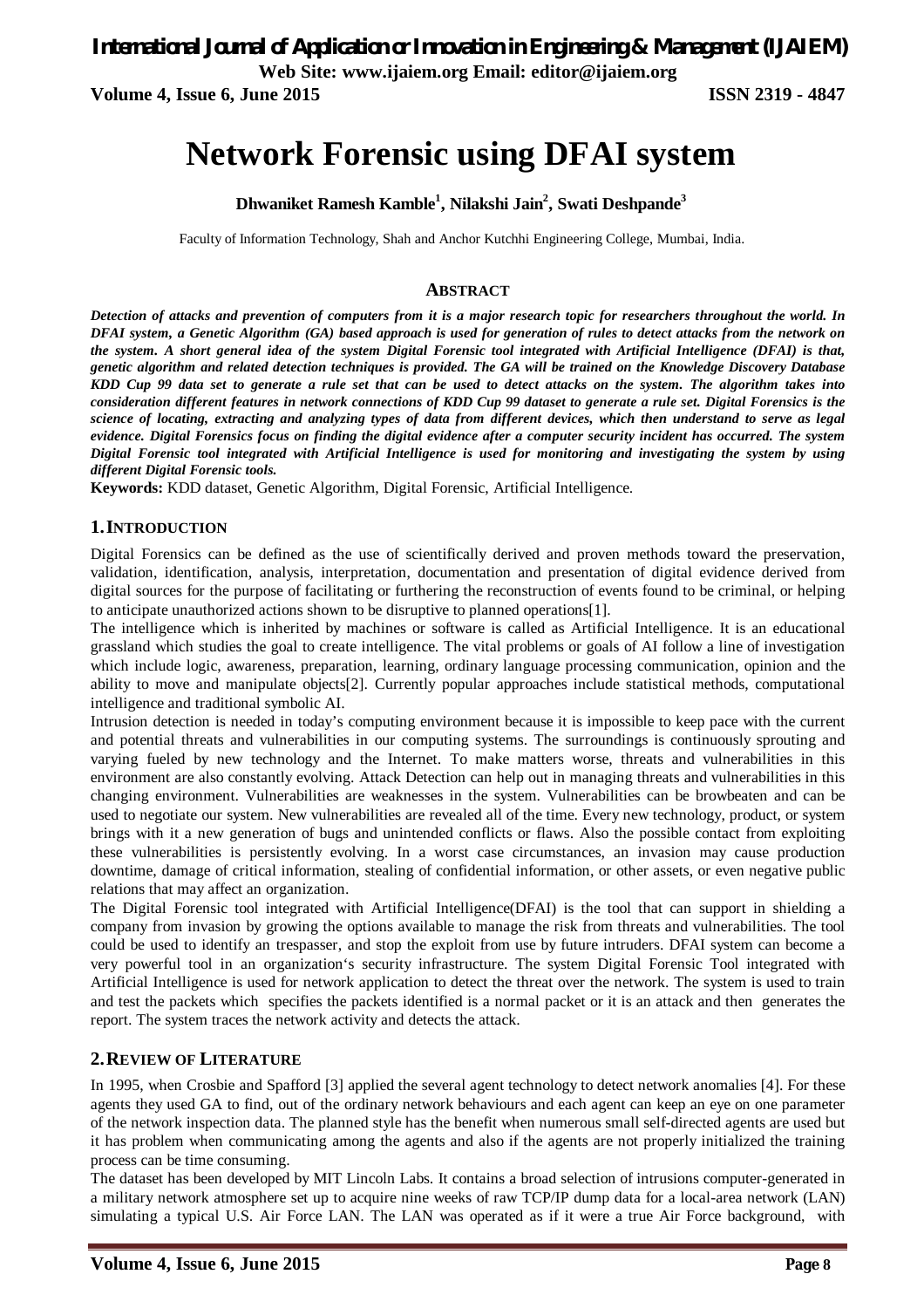# *International Journal of Application or Innovation in Engineering & Management (IJAIEM)* **Web Site: www.ijaiem.org Email: editor@ijaiem.org Volume 4, Issue 6, June 2015 ISSN 2319 - 4847**

various attacks. Hence, this is a high assurance and high superiority data set. [5] They set up an situation to collect TCP/IP dump data from a host located on a simulated military network. Each TCP/IP connection is described by 41 discrete and continuous features (e.g. duration, protocol type, flag, etc.) and labeled as either normal, or as an attack. The KDD cup 99 corrected dataset is 97.6M large and test data unlabeled dataset is 461M large. 65535 records are selected from the each dataset. For this idea, it is decided to use 10% of the training set which contains 494,021 connections. The testing set is the entire set of labeled connections consisting of around 4.9 million connections. Thus, entire data set could be used to test the system on unknown attacks. A connection is a sequence of TCP packets starting and ending at some well defined times, between which data flows to and from a source IP address to a target IP address under some well defined protocol. Each connection is labeled as either normal, or as an attack, with exactly one specific attack type. Every attack on a network can comfortably be placed into one of these groupings.

- **Denial of Service (DoS):** A DoS attack is a type of attack in which the hacker makes a computing or memory resources too busy or too full to serve genuine networking requests and hence denying users access to a machine e.g. apache, smurf, neptune, ping of death, back, mail bomb, UDP storm etc. are all DoS attacks[6][7].
- **Remote to User Attacks (R2L):** A remote to user attack is an attack in which a user sends packets to a machine over the internet, where the user does not have access in order to picture the machines vulnerabilities and utilize privileges which a local user would have on the computer e.g. xlock, guest, ftp\_write, xnsnoop, phf, sendmail dictionary etc[6].
- **User to Root Attacks (U2R):** These attacks are exploitations in which the hacker starts off on the system with a normal user account and attempts to misuse vulnerabilities in the system in order to achieve super user privileges e.g. perl, xterm, buffer\_overflow [6].
- **Probing:** Probing is an attack in which the hacker scans a machine or a networking device in order to verify weaknesses or vulnerabilities that may later be browbeaten so as to negotiate the system. This technique is commonly used in data mining e.g. satan, ipsweep, portsweep, mscan, nmap etc[6].

Intrusions Detection can be classified into two main categories. They are as follows:

- **Host Based Intrusion Detection:** HIDSs evaluate information found on a single or multiple host systems, including contents of operating systems, system and application files. [8][9]
- **Network Based Intrusion Detection:** NIDSs evaluate information captured from network communications, analyzing the stream of packets which travel across the network. [8][9]

# **3.EXISTING SYSTEM**

#### **There are many existing system tools all of them are less effective than the proposed system. Some of the existing system tools are as follows:**

- **Snort:** A free and open source network intrusion detection and prevention system was created by Martin Roesch in 1998 and now developed by Source fire. Through protocol analysis, content searching, and various pre-processors, Snort detects thousands of worms, vulnerability exploit attempts, port scans, and other doubtful behavior.[10][11]
- **OSSEC:** An open source host-based intrusion detection system, performs log analysis, integrity checking, rootkit detection, time-based alerting and active response. In addition to its IDS functionality, it is commonly used as a SEM/SIM solution. Because of its powerful log analysis engine, ISPs, universities and data centre's are running OSSEC HIDS to monitor and analyze their firewalls, IDSs, web servers and authentication logs.[11]
- **Bro**: An open-source, Unix-based network intrusion detection system. Bro detects intrusions by first parsing network traffic to extract its application-level semantics and then executing event-oriented analyzers that compare the activity with patterns deemed troublesome.[11]

#### **3.1 Disadvantages of Existing System**

- The intrusion detection system continuously uses additional resources in the system it is monitoring even when there are no intrusions occurring, because the components of the intrusion detection system have to be running all the time. This is the resource usage problem.
- The components of the intrusion detection system are implemented as separate programs, they are susceptible to tampering. An intruder can potentially disable or modify the programs running on a system, rendering the intrusion detection system useless or unreliable. This is the reliability problem.

# **4.REPORT ON PRESENT INVESTIGATION**

To make the DFAI system, GA is chosen. This section gives an overview of Genetic Algorithm (GA), KDD dataset and the system.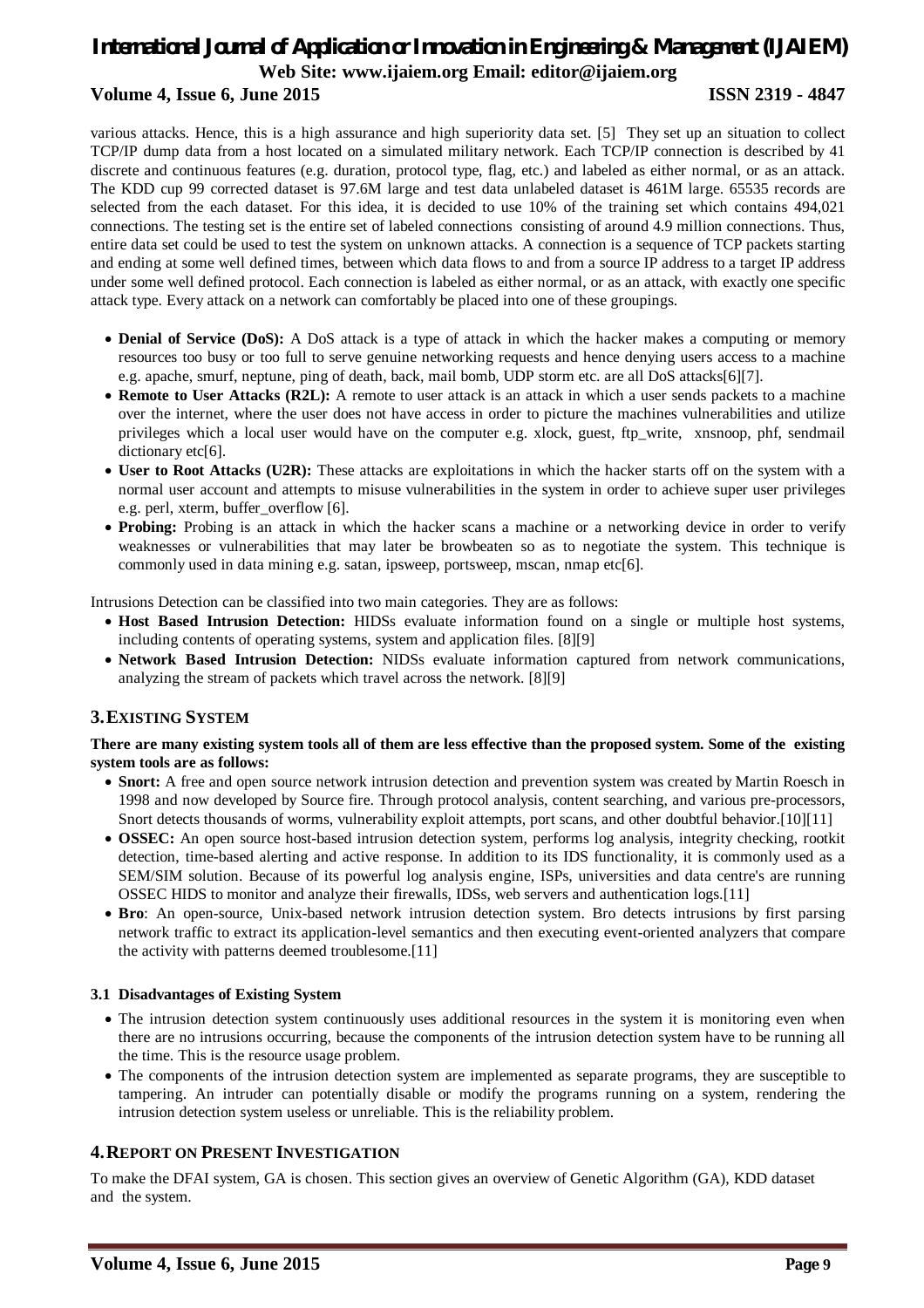# **Volume 4, Issue 6, June 2015 ISSN 2319 - 4847**

#### **4.1 Methodology**

The figure below shows the structure of a basic genetic algorithm. First, the GA creates a random population which is then evaluated concerning its level of fitness in a Fitness Function.



**Figure 1** The structure of a basic genetic algorithm

#### **Fitness Function**

 A GA Fitness Function typically has the following or similar steps. First, the general outcome is determined based on whether a gene "matches" an existing data set of suspect log record that was obtained from a network device such as a firewall. Then, the function multiplies the "weight" of that field to the degree that the field value "matched" the suspect record field. Typically, the "match" value is either 1 or 0. [12]

#### **Selection**

 Once the initial population (of chromosomes) is evaluated, the GA experiments with new generations and iteratively refines the initial outcomes so that those that are most fit are more probable to be ranked higher as results.[12]

#### **Crossover**

 The crossover operation creates new chromosomes that share optimistic characteristics of the parent chromosomes while at the same time lowering the negative attributes in a child chromosome. [12]



**Figure 2** Crossover of chromosomes from the parents to their offspring

#### **Mutation**

The final step in the process of generating a new population is mutation. This phase randomly alters a gene's value to create a different one. [12]

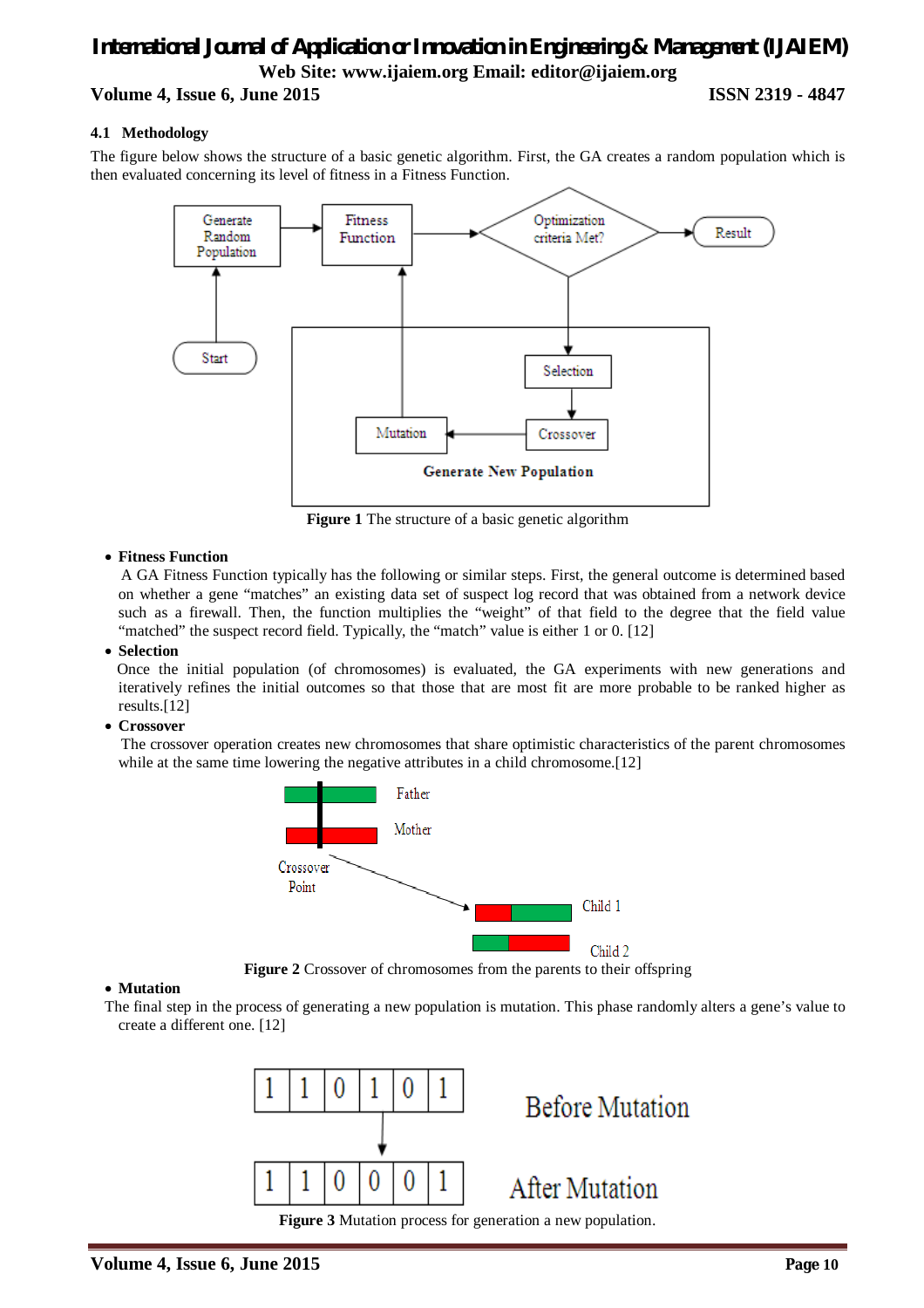# **Volume 4, Issue 6, June 2015 ISSN 2319 - 4847**

### **The Rule Set**

Essentially, the rule set is produced from the output of the GA. For example, the input of Source IP =  $1829975662$ (which is an IPv4 address of 109.19.54.110)|Destination IP = 1828782356 (which is an IPv4 address of 109.1.1.20) | Destination Port= 8184 | Protocol = 5 | Originator Bytes = 10500 | Responder Bytes = 250000 could produce the following rule:

#### **if**

**{the connection has following information: source IP 125.19.54.155; destination IP address: 119.1.1.17 ~ 119.1.1.21; destination port number: 8184; the protocol used is FTP; the originator sent more than 10,000 bytes of data; and the responder sent more than 250,000 bytes of data }** 

#### **then**

**{log the intrusion and stop the connection}** [12]

### **4.1.1 Advantages**

- Traditional methods of optimization use calculus based techniques. These depend on the existence of derivatives, which need to be continuous. Besides many real life problems cannot be readily expressed as mathematical equations.
- Random walks or enumeration type techniques like dynamic programming are not very suitable because they both are extremely inefficient, and have no direction.
- The main feature of GA is its applicability to a wide range of problems. The GA, in its pure form, makes absolutely no use of domain specific knowledge. It works only on the final results; hence the results are always achieved.
- The fact that the GA depends only on payoff data and imposes no preconditions makes it extremely robust and versatile. GA uses random choice as a tool to guide a highly exploitative search through the solution space.

### **4.2 Flowchart**



**Figure 4** Flowchart of DFAI system

# **4.3 Implementation Details**

To implement the Genetic algorithm and to evaluate the performance of the system, the standard dataset in KDD Cup 1999 "Computer network intrusion detection" competition is used.

# **4.3.1 KDD Sample Dataset**

For the implementation of Genetic algorithm the KDD 99 intrusion detection datasets which are based on the 1998 DARPA initiative is used, which provides designers of intrusion detection systems with a benchmark on which to evaluate different methodologies. A connection is a sequence of TCP packets starting and ending at some well defined times, between which data flows from a source IP address to a target IP address under some well defined protocol. It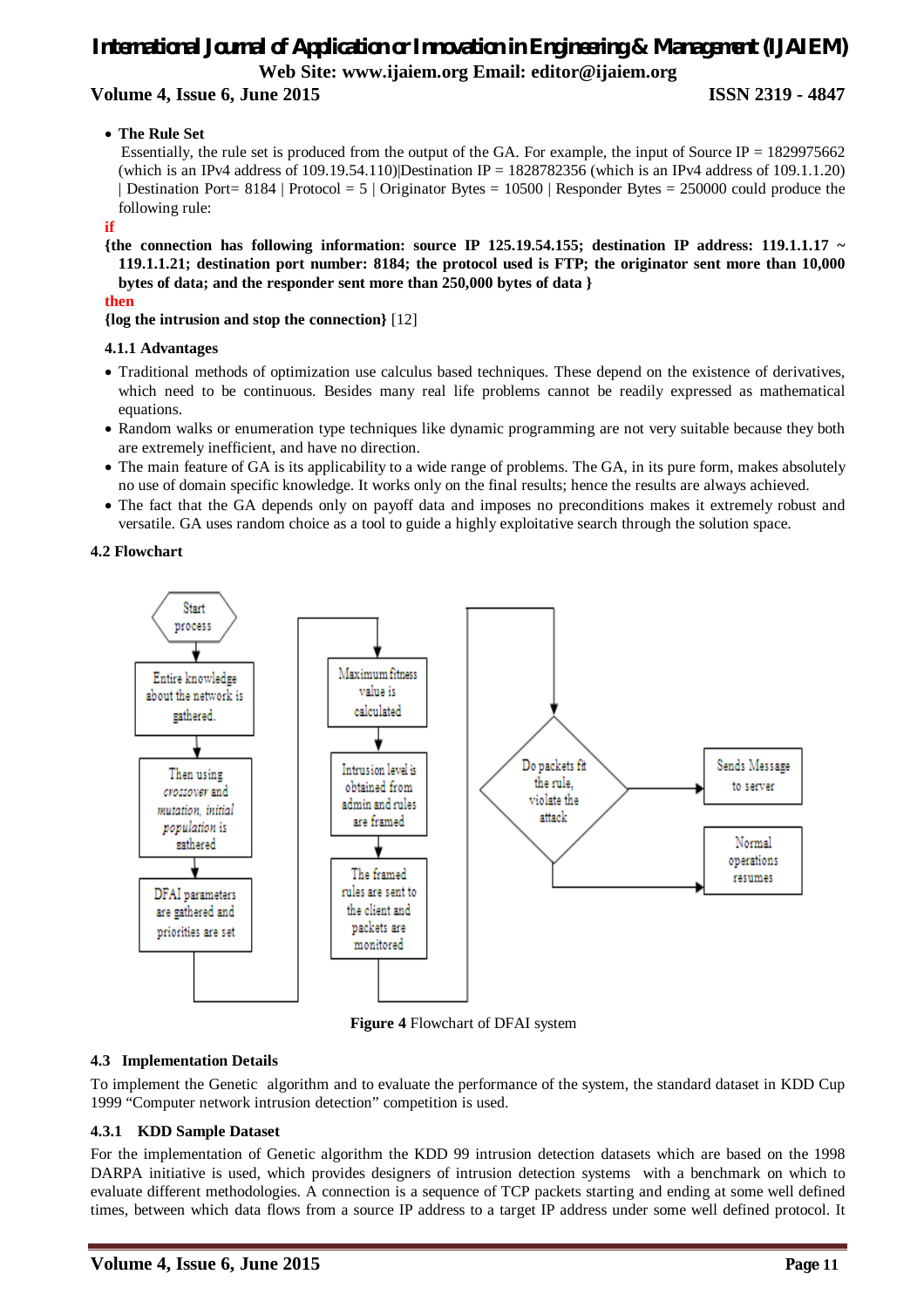# *International Journal of Application or Innovation in Engineering & Management (IJAIEM)* **Web Site: www.ijaiem.org Email: editor@ijaiem.org Volume 4, Issue 6, June 2015 ISSN 2319 - 4847**

results in 41 features for each connection. Normal connections are created to profile that expected in a military network and attacks fall into six categories : ftp\_write, ipsweep, smurf, neptune, satan and back.

#### **4.3.2 Implementation Procedure**

There are 23 (22+1) groups for each of attack and normal types presented in training data. Number of chromosomes in each group is variable and depends on the number of data and relationship among data in that group. Total number of chromosomes in all groups are tried to keep in reasonable level to optimize time consumption in testing phase. In the testing detection phase, for each test data, an initial population is made using the data and occurring mutation in different features. This population is compared with each chromosomes prepared in training phase. Portion of population, which are more loosely related with all training data than others, are removed. Crossover and mutation occurs in rest of the population which becomes the population of new generation. The process runs until the generation size comes down to 1 (one). The group of the chromosome which is closest relative of only surviving chromosome of test data is returned as the predicted type. Among the extracted features of the datasets, the data taken is only the numerical features, both continuous and discrete.

#### **5.RESULTS AND DISCUSSIONS**

From the system Digital Forensic Tool integrated with Artificial Intelligence we get that offline network analysis is done by KDD dataset using Genetic Algorithm. The DFAI system also traces online traffic data and detects intrusion attacks while browsing the network. The system Digital Forensic Tool integrated with Artificial Intelligence trains the KDD dataset, encodes the data by proper feature selection and displays Genetic Rules as shown in Figure 4.3.

Decision Table:

Number of training instances: 248 Number of Rules: 8 Non matches covered by Majority class. Genetic search. Start set: 1 Population size: 20 Number of generations: 20 Probability of crossover: 0.6 Probability of mutation: 0.033 Report frequency: 20 Random number seed: 1

| Initial population |          |        |
|--------------------|----------|--------|
| merit              | scaled   | subset |
| 4.83871            | $\Omega$ | 1      |
| 67.33871           | 66.98967 | 124    |
| 95.16129           | 96.81088 | 256    |
| 67.33871           | 66.98967 | 124    |
| 92.74194           | 94.21773 | 23456  |
| 95.56452           | 97.24307 | 145    |
| 87.09677           | 88.16705 | 36     |
| 93.54839           | 95.08212 | 12346  |
| 95.56452           | 97.24307 | 1245   |
| 77.41935           | 77.79446 | 146    |
| 30.24194           | 27.22806 | 2      |
| 93.54839           | 95.08212 | 346    |
| 4.83871            | 0        | 1      |
| 95.16129           | 96.81088 | 156    |
| 4.83871            | 0        | 1      |
| 93.54839           | 95.08212 | 2346   |
| 87.09677           | 88.16705 | 36     |
| 95.56452           | 97.24307 | 1245   |
| 74.19355           | 74.33693 | 34     |
| 88.30645           | 89.46363 | 126    |
|                    |          |        |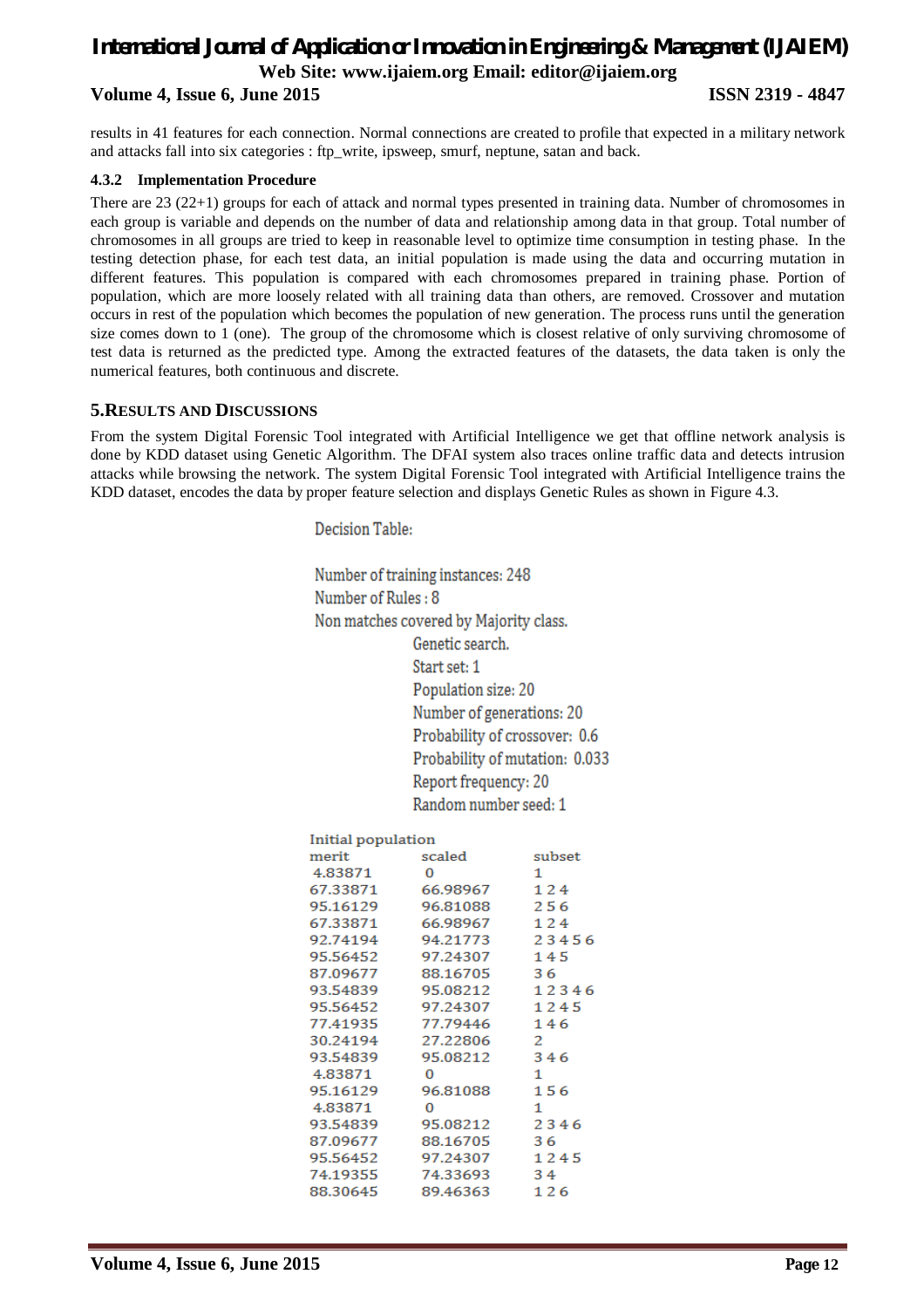**Volume 4, Issue 6, June 2015 ISSN 2319 - 4847**

| Generation: 20         |                                |                                                        |
|------------------------|--------------------------------|--------------------------------------------------------|
| merit                  | scaled                         | subset                                                 |
| 96.77419               | 96.77419                       | 5                                                      |
| 96.77419               | 96.77419                       | 5                                                      |
| 93.54839               | 93.54839                       | 356                                                    |
| 96.77419               | 96.77419                       | 5                                                      |
| 92.74194               | 92.74194                       | 345                                                    |
| 92.74194               | 92.74194                       | 345                                                    |
| 93.95161               | 93.95161                       | 35                                                     |
| 96.77419               | 96.77419                       | -5                                                     |
| $\Omega$               | $\Omega$                       |                                                        |
|                        | 95.56452 95.56452              | 45                                                     |
|                        | 96.77419 96.77419 15           |                                                        |
|                        | 92.74194   92.74194            | 3456                                                   |
|                        | 96.77419 96.77419              | 5                                                      |
|                        | 96.77419 96.77419              | 5                                                      |
|                        | 96.77419 96.77419              | 5                                                      |
|                        | 96.77419 96.77419              | 5                                                      |
| 93.95161               | 93.95161                       | 235                                                    |
| 93.95161               | 93.95161                       | 35                                                     |
| 96.77419               | 96.77419                       | 15                                                     |
|                        | 96.77419 96.77419              | -5                                                     |
|                        |                                | Evaluation (for feature selection): CV (leave one out) |
| Feature set: 5,7       |                                |                                                        |
| Rules:                 |                                |                                                        |
|                        | ============================   |                                                        |
| src_bytes class        |                                |                                                        |
|                        | ==============                 | .                                                      |
| $'(0.5-4.5)'$ satan    |                                |                                                        |
| $'(4.5-54)'$ ipsweep   |                                |                                                        |
| '(54-130.5]' ftp_write |                                |                                                        |
|                        | '(1269-28231]' buffer_overflow |                                                        |
| $'(-inf-0.5)'$ neptune |                                |                                                        |
|                        |                                |                                                        |
| '(28231-inf)' back     |                                |                                                        |
| '(822.5-1269]' smurf   |                                |                                                        |
| '(130.5-822.5]' normal |                                |                                                        |
|                        |                                | ===================================                    |

**Figure 5** Genetic rules produced on training KDD Dataset.

From the system Digital Forensic Tool integrated with Artificial Intelligence, we get that the KDD dataset is firstly trained and then tested on the rule sets generated and the intruder's attempts are detected using Genetic Algorithm. The Test result of the system Digital Forensic Tool integrated with Artificial Intelligence shows the number of normal packets and the number of attack packets detected as shown in Figure 4.1.

| <b>Test Result</b><br>图                                                                                                                                                                                                                                                                                                                                      |                    |                                                                                                                 |  |
|--------------------------------------------------------------------------------------------------------------------------------------------------------------------------------------------------------------------------------------------------------------------------------------------------------------------------------------------------------------|--------------------|-----------------------------------------------------------------------------------------------------------------|--|
|                                                                                                                                                                                                                                                                                                                                                              | <b>Test Result</b> |                                                                                                                 |  |
| $74$ -> ftp_write<br>$ 75 \rangle$ => ftp_write<br>$ 76 \rangle$ -> ftp_write<br>$77 \rightarrow$ ftp_write<br>$78 \rightarrow$ back<br>$79 \rightarrow$ back<br>$80 \rightarrow$ back<br>$81 \rightarrow$ back<br>$82 \Rightarrow$ back<br>$83 \rightarrow$ back<br>$84$ -> back<br>$85 \rightarrow$ back<br>$86 \Rightarrow$ back<br>$87 \Rightarrow$ back |                    | $5$ -> normal<br>$6 \rightarrow$ normal<br>$52$ -> normal<br>$53$ -> normal<br>$55$ -> normal<br>$56$ -> normal |  |
|                                                                                                                                                                                                                                                                                                                                                              | ÷                  |                                                                                                                 |  |

**Figure 6** Test Result of KDD Dataset.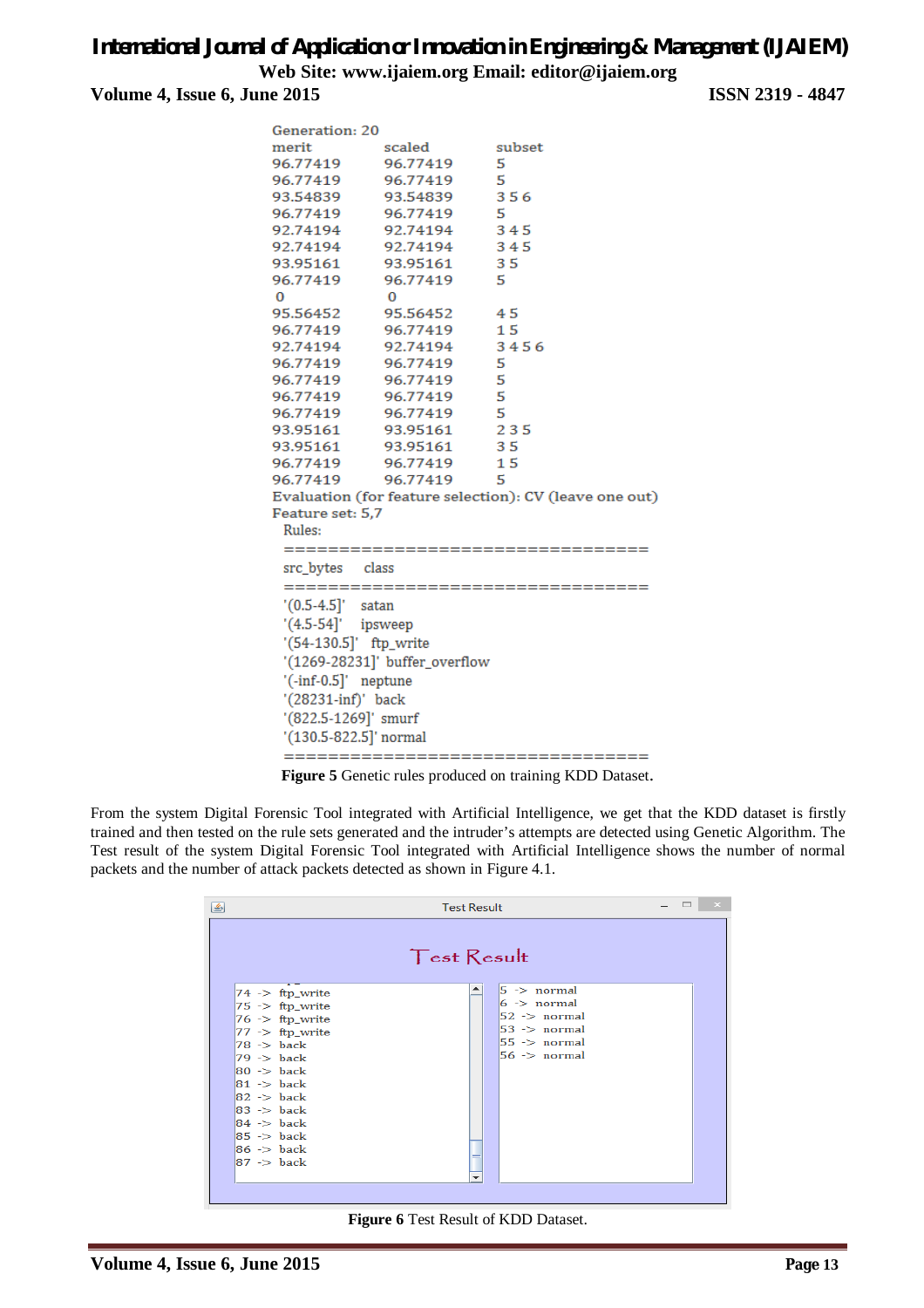# *International Journal of Application or Innovation in Engineering & Management (IJAIEM)* **Web Site: www.ijaiem.org Email: editor@ijaiem.org Volume 4, Issue 6, June 2015 ISSN 2319 - 4847**

Based on the KDD Test Result the efficiency is counted for seven classes i.e ftp\_write, ipsweep, normal, smurf, neptune, satan and back and automated graph is generated as shown in Figure 4.2.



**Figure 7** Performance Evaluation of KDD Test Result.

For detecting the intrusion on network, packets transferred in the entire network are evaluated based on the rule sets generated. The network traffic is traced and the traced data is saved with .cap file extension. The traffic data which is saved as .cap file is read and specifies if intrusion has happened or not for SYN Flood attack and TCP ACK storm attack which is displayed in module Attack-1 as shown in Figure 4.4.



**Figure 8** Attack Detection for SYN Flood attack and TCP ACK storm attack.

The saved .cap file is read and specifies if intrusion has happened or not for Fraggle attack and Smurf attack which is displayed in module Attack-2 as shown in Figure 4.5.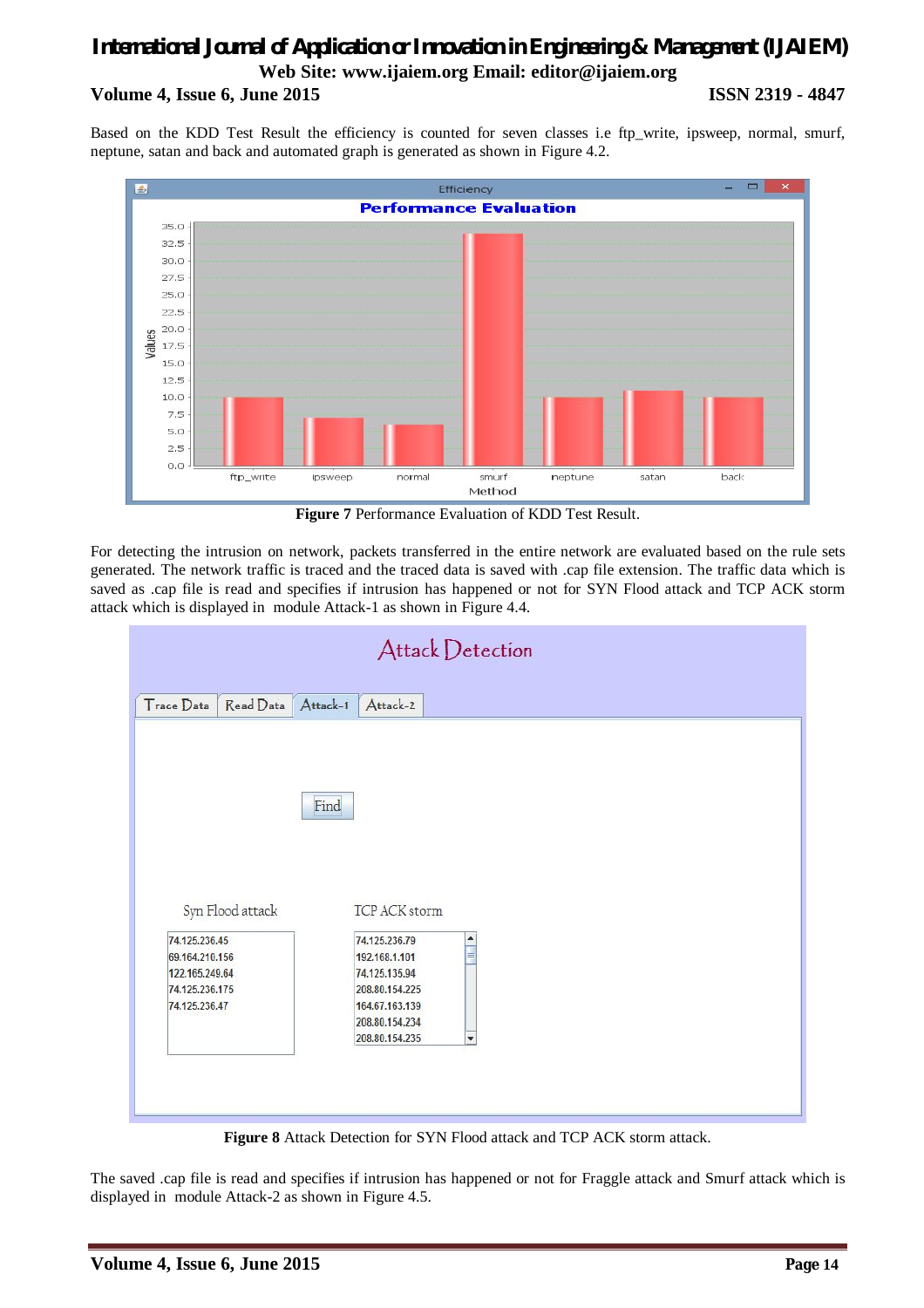**Volume 4, Issue 6, June 2015 ISSN 2319 - 4847**



**Figure 9** Attack Detection for Fraggle attack and Smurf attack.

Different Digital Forensic tools is used to monitor the system and network. The analysis such as IP locating and finding the IP by the domain name is done for network analysis. The USB Detector digital forensic tool detects and lists all the USB devices that are connected to the systems and reports are generated on the basis of device type, serial number, date created, last plug/unplug date etc. The History Viewer digital forensic tool analyzes the data of Internet Explorer, Google Chrome, Firefox and Windows system. The digital forensic tool monitors the details of URL visited, keyword searched, cookies, download, top visited sites and Input history of the browsers. The tool History Viewer analyzes Windows system which gives the detailed information of systems USB storage, Files and folder accessed and the history of recent documents visited. The reports are generated for both the browser history and Windows system history. The system monitoring digital forensic tool records keystroke, captures the screenshots of the system, shows which application is running on the system, records mouse click events and gives us the details of the websites visited.

# **6.CONCLUSIONS AND FUTURE WORK**

The system Digital Forensic Tool integrated with Artificial Intelligence, aim is to detect an attempt of intrusion to a computer through a network based on looking for particular signatures i.e. looking through a packet's parameters and comparing it to an intrusion signature. To implement and measure the performance of the system, the standard KDD99 benchmark dataset are used and obtained reasonable detection rate. This protects the user's computer and allows user to access the network without the fear of an intrusion attempt. With growing data it is just waste of time and processing to test each packet. So the use of Genetic Algorithm is made to analyze the packet and identify whether the packet is from a previously identified intruder thereby saving valuable time of processing each packet and increasing the speed of the system.

The system Digital Forensic Tool integrated with Artificial Intelligence also throws lights on Digital Forensic Investigation and compiling it to presentable output. The system stores and mines automated results for a security analyst to identify the vulnerabilities and hence improves the system security. Based on different Digital Forensic tools, the digital evidence can be collected from different locations. The system gives a contribution to the Digital Forensic world and speed's up Forensic investigation and brings result faster.

In Future extra tools can be added with extra packet investigation scope in the system. The system will detect an attack and also be able to advise the user and prevent the attack from affecting the computer. The Future work will also include more secure client server architecture can be achieved in the system. Evidences will be purely generated by the system and this application will be made to run on mobile platforms too.